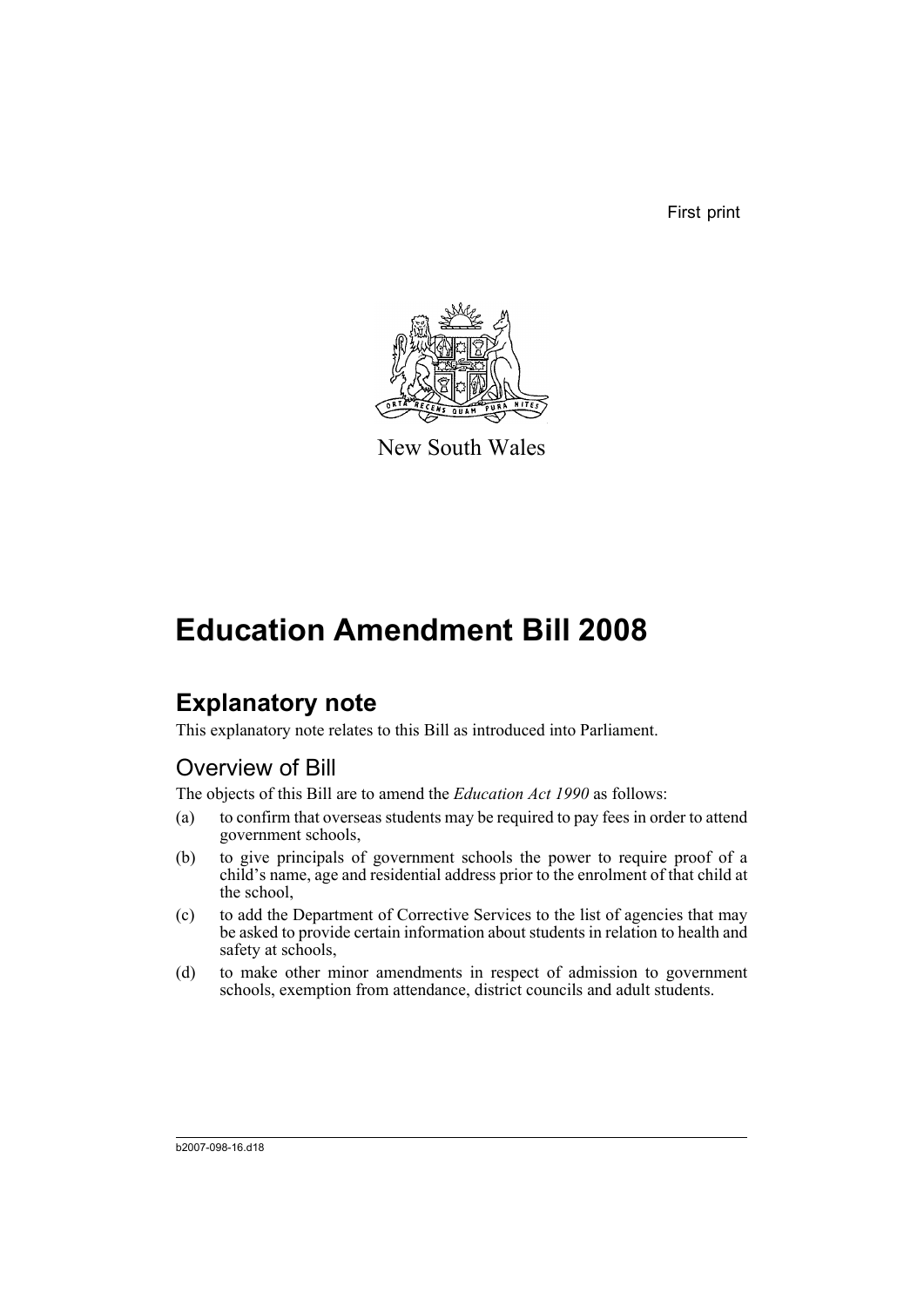Explanatory note

## Outline of provisions

**Clause 1** sets out the name (also called the short title) of the proposed Act.

**Clause 2** provides for the commencement of the proposed Act on the date of assent (except as otherwise specified).

**Clause 3** is a formal provision that gives effect to the amendments to the *Education Act 1990* set out in Schedule 1.

**Clause 4** provides for the repeal of the proposed Act after all the amendments made by the proposed Act have commenced. Once the amendments have commenced the proposed Act will be spent and section 30 of the *Interpretation Act 1987* provides that the repeal of an amending Act does not affect the amendments made by that Act.

## **Schedule 1 Amendments**

### **Overseas students**

**Schedule 1 [6]** inserts proposed section 31A into the *Education Act 1990* (the *Principal Act*) to confirm that overseas students may be required to pay a fee in order to receive instruction, or to participate in school activities, in government schools. The Director-General may fix any such fees payable by order published in the Gazette. The proposed section allows the Director-General to vary the fees for different classes of students and to exempt certain overseas students (or classes of overseas students) from the requirement to pay a fee.

**Schedule 1 [1]** inserts a definition of *overseas student* for the purpose of proposed section 31A.

**Schedule 1 [5]** contains a consequential amendment.

**Schedule 1 [11]** contains a consequential provision to confirm the validity of the imposition of any fees or charges in relation to the attendance of an overseas student at a government school before the commencement of proposed section 31A.

### **Admission to government schools**

Section 34 of the Principal Act currently provides that a child may be enrolled at a government school if the child is eligible to attend the school and the school can accommodate the child. The section also provides that a child is entitled to be enrolled at the government school that is designated for the intake area within which the child's home is situated and that the child is eligible to attend.

**Schedule 1 [7]** amends section 34 to provide guidance as to the matters that may be taken into consideration in determining whether a government school can accommodate a child. The amendments to section 34 also make it clear that nothing in Part 6 (Government schools) prevents the principal of a government school from accepting an application for the enrolment of an adult at that school.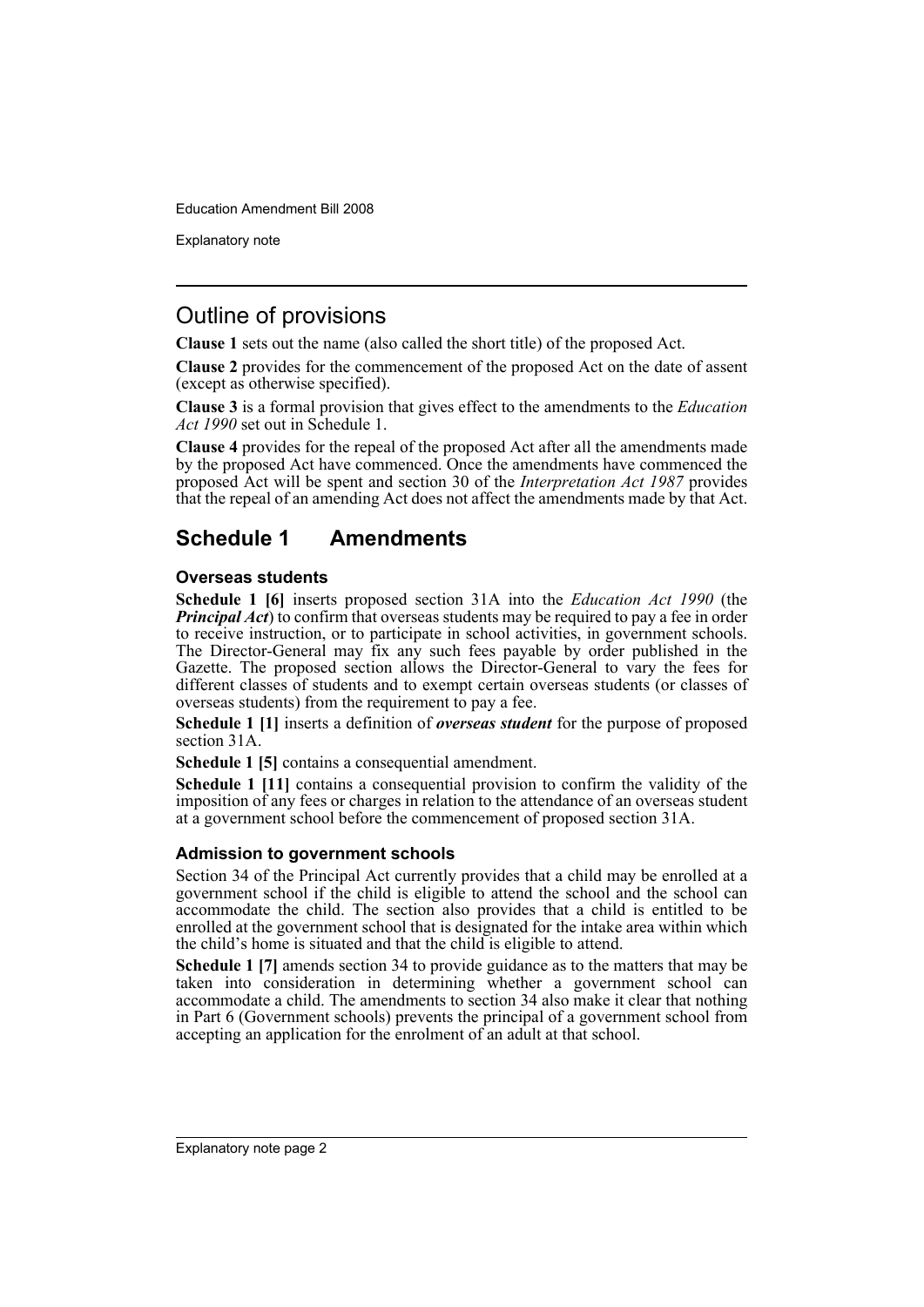Explanatory note

**Schedule 1 [8]** inserts proposed section 34A into the Principal Act to allow the principal of a school to require a person seeking to enrol a child at a government school to provide proof of the child's identity, date of birth and home address for the purpose of establishing a child's eligibility to attend or entitlement to be enrolled at the school. Such a requirement must be complied with in order for the child to be entitled to be enrolled at the school (unless the request cannot be reasonably complied with in the circumstances). A principal is entitled to refuse the child's enrolment at the school (and any prior enrolment may be terminated) if false or misleading information is provided in response to such a request.

### **Miscellaneous**

**Schedule 1 [2]** amends section 25 of the Principal Act to make it clear that the existing power of the Minister to exempt a child from enrolment and attendance at a school can be limited to times specified in the certificate.

**Schedule 1 [3]** adds the Department of Corrective Services to the list of agencies that may be asked to provide information to the Department of Education and Training, a non-government schools authority or a school about a particular student in order to assess whether the enrolment of the student will constitute a risk to the health or safety of any person.

**Schedule 1 [4]** makes an amendment by way of statute law revision.

**Schedule 1 [9]** amends section 115 of the Principal Act so that a district council for a specified area may be established by the Minister by order published in the Gazette (rather than being established by the Minister for an area prescribed by regulation). **Schedule 1 [11]** contains a savings provision in relation to existing district councils.

**Schedule 1 [10]** enables regulations of a savings and transitional nature to be made as a consequence of the proposed Act.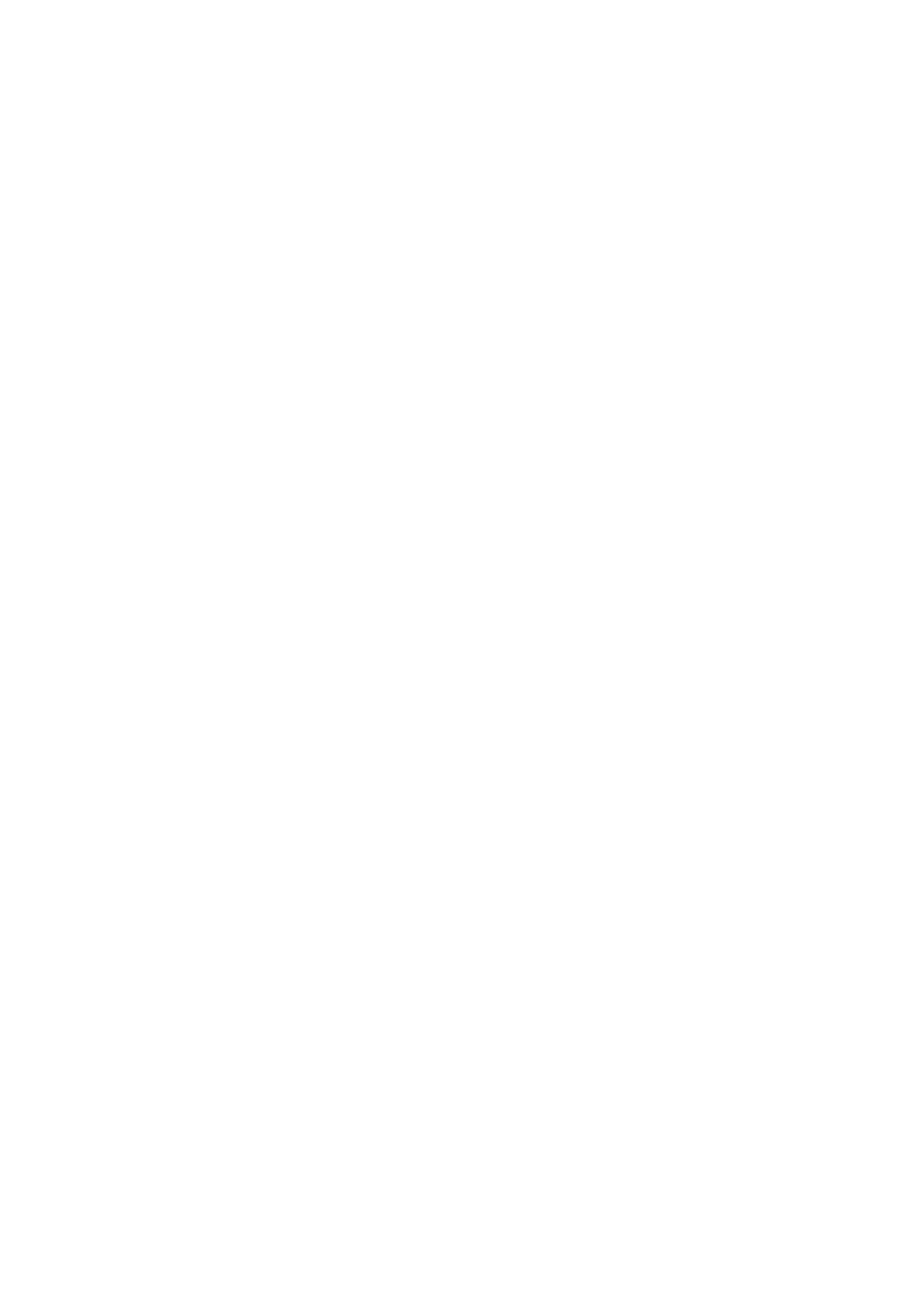First print



New South Wales

# **Education Amendment Bill 2008**

## **Contents**

|   |                                      | Page |
|---|--------------------------------------|------|
| 1 | Name of Act                          |      |
| 2 | Commencement                         |      |
| 3 | Amendment of Education Act 1990 No 8 | າ    |
| 4 | Repeal of Act                        | ◠    |
|   | Schedule 1 Amendments                |      |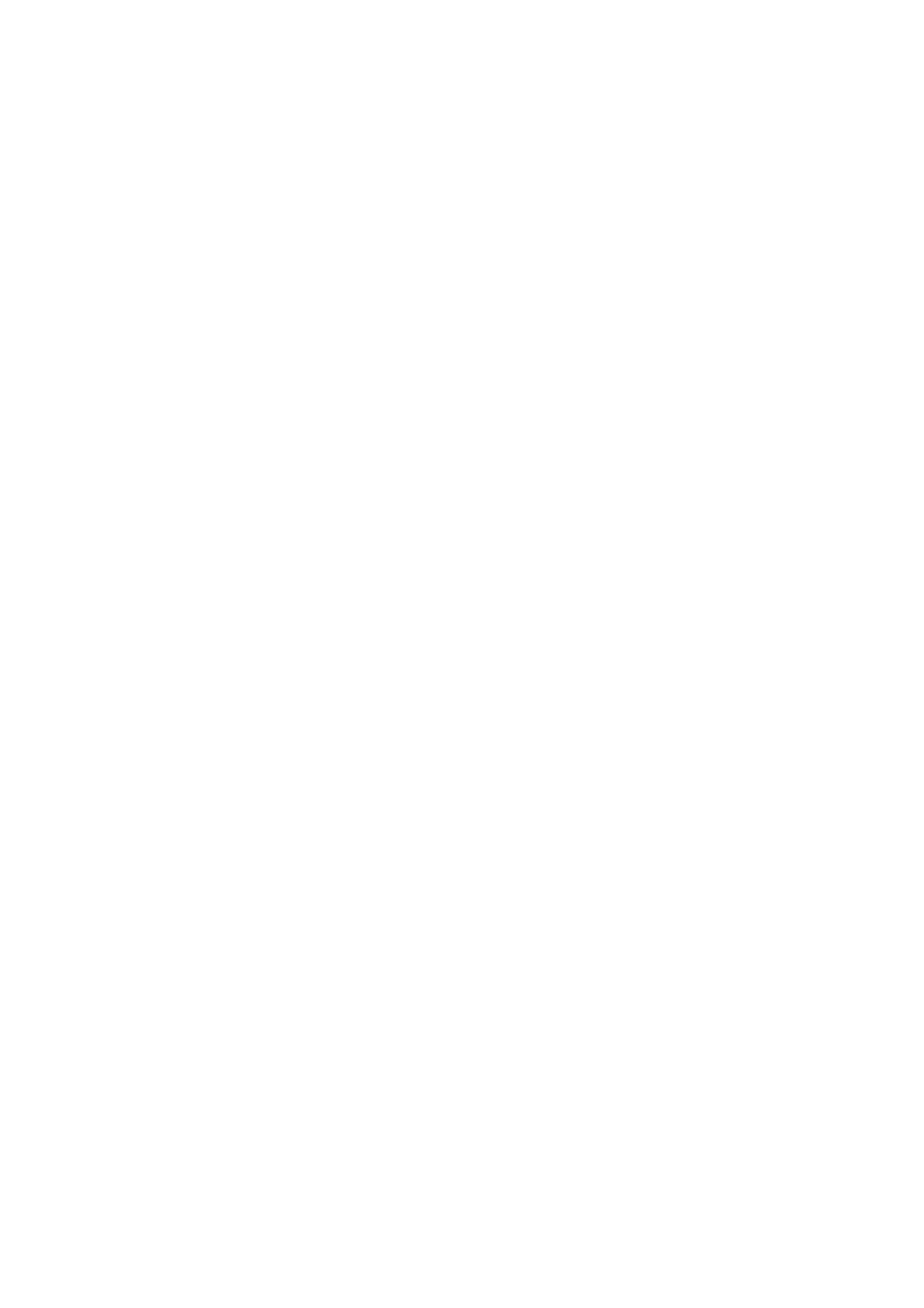

New South Wales

# **Education Amendment Bill 2008**

No , 2008

### **A Bill for**

An Act to amend the *Education Act 1990* with respect to overseas students and admission to government schools; and for other purposes.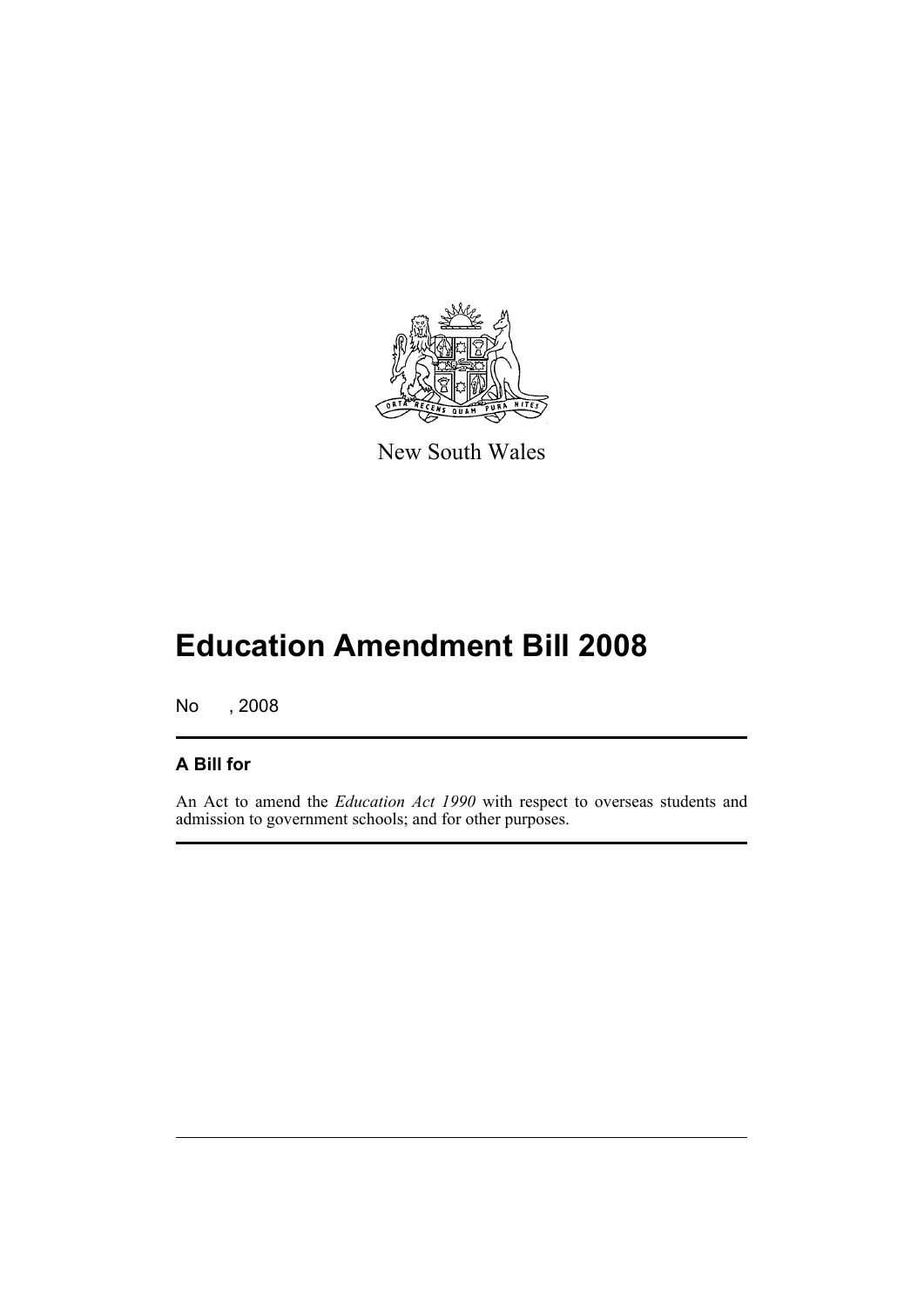<span id="page-7-3"></span><span id="page-7-2"></span><span id="page-7-1"></span><span id="page-7-0"></span>

| The Legislature of New South Wales enacts:<br>1 |                                      |                                                                                                                                                                                                                                                     |                                |  |  |  |
|-------------------------------------------------|--------------------------------------|-----------------------------------------------------------------------------------------------------------------------------------------------------------------------------------------------------------------------------------------------------|--------------------------------|--|--|--|
| 1                                               | Name of Act                          |                                                                                                                                                                                                                                                     |                                |  |  |  |
|                                                 |                                      | This Act is the <i>Education Amendment Act 2008</i> .                                                                                                                                                                                               | 3                              |  |  |  |
| $\mathbf{2}$                                    | <b>Commencement</b>                  |                                                                                                                                                                                                                                                     |                                |  |  |  |
|                                                 | (1)                                  | This Act commences on the date of assent to this Act, except as<br>provided by subsection $(2)$ .                                                                                                                                                   | 5<br>6                         |  |  |  |
|                                                 | (2)                                  | Schedule 1 [3] commences on the date of assent to this Act or on the<br>commencement of section 26C of the <i>Education Act 1990</i> (as inserted<br>by Schedule 1 [5] to the Education Legislation Amendment Act 2006),<br>whichever is the later. | $\overline{7}$<br>8<br>9<br>10 |  |  |  |
| 3                                               | Amendment of Education Act 1990 No 8 |                                                                                                                                                                                                                                                     |                                |  |  |  |
|                                                 |                                      | The <i>Education Act 1990</i> is amended as set out in Schedule 1.                                                                                                                                                                                  | 12 <sup>2</sup>                |  |  |  |
| 4                                               | <b>Repeal of Act</b>                 |                                                                                                                                                                                                                                                     |                                |  |  |  |
|                                                 | (1)                                  | This Act is repealed on the day following the day on which all of the<br>provisions of this Act have commenced.                                                                                                                                     | 14<br>15                       |  |  |  |
|                                                 | (2)                                  | The repeal of this Act does not, because of the operation of section 30<br>of the <i>Interpretation Act 1987</i> , affect any amendment made by this Act.                                                                                           | 16<br>17                       |  |  |  |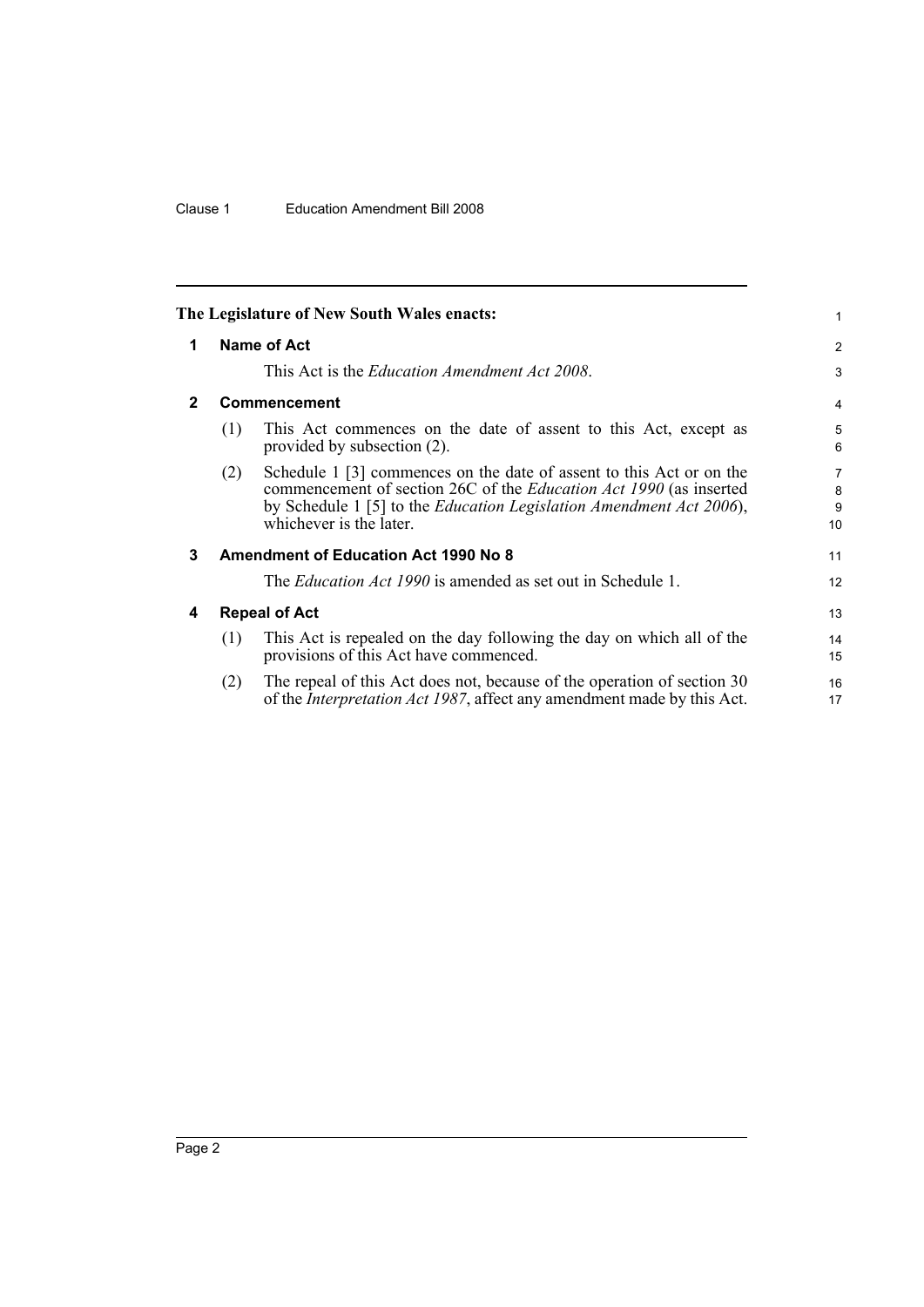Amendments **Schedule 1** and the set of the set of the set of the set of the set of the set of the set of the set of the set of the set of the set of the set of the set of the set of the set of the set of the set of the set

1

24 25 26

### <span id="page-8-0"></span>**Schedule 1 Amendments** (Section 3) **[1] Section 3 Definitions** Insert in alphabetical order in section 3 (1): *overseas student* means a student who holds a visa under the *Migration Act 1958* of the Commonwealth that enables the student to study in New South Wales, but does not include the holder of a permanent visa or special category visa within the meaning of that Act. **[2] Section 25 Certificate of exemption from attending school** Insert after section 25 (2): (2A) A certificate of exemption under this section may be limited to exemption from the requirement to attend a school during the times specified or referred to in the certificate. **[3] Section 26C Relevant agencies from which information may be obtained about students (as inserted by the Education Legislation Amendment Act 2006)** Insert after section 26C (1) (h): (h1) the Department of Corrective Services, **[4] Section 28 Closure of government schools** Omit "a senior member of the Department" from section 28 (5) (e). Insert instead "a senior member of staff of the Department of Education and Training". **[5] Section 31 Instruction to be free** Insert at the end of the section:

(2) This section does not apply in relation to overseas students.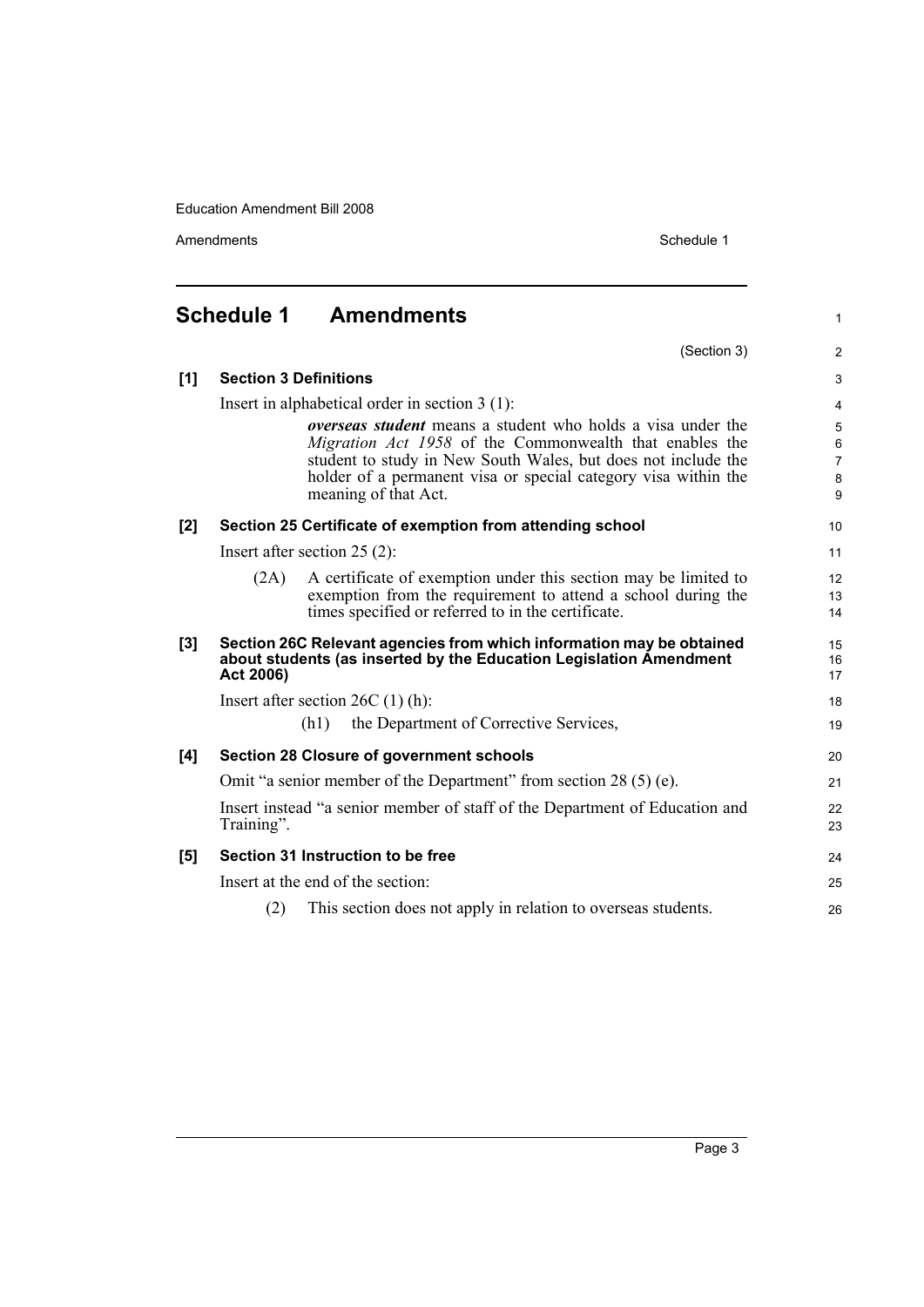Schedule 1 Amendments

| [6] |                          | <b>Section 31A</b> |                                                                                                                                                                                                                                                                                  | $\mathbf{1}$              |
|-----|--------------------------|--------------------|----------------------------------------------------------------------------------------------------------------------------------------------------------------------------------------------------------------------------------------------------------------------------------|---------------------------|
|     | Insert after section 31: |                    |                                                                                                                                                                                                                                                                                  |                           |
|     | 31A                      |                    | <b>Overseas students</b>                                                                                                                                                                                                                                                         | 3                         |
|     |                          | (1)                | The Director-General may, by order published in the Gazette, fix<br>the fees to be paid by overseas students, or classes of overseas<br>students, at government schools.                                                                                                         | 4<br>5<br>6               |
|     |                          | (2)                | The Director-General is to cause an order under this section to be<br>placed on the Department's website.                                                                                                                                                                        | 7<br>8                    |
|     |                          | (3)                | The Director-General may exempt an overseas student, or class<br>of overseas students, from the requirement to pay a fee in<br>accordance with this section, or refund all or any part of such a<br>fee, in such circumstances as the Director-General considers<br>appropriate. | 9<br>10<br>11<br>12<br>13 |
|     |                          | (4)                | An overseas student is not entitled to receive instruction, or to<br>participate in school activities, at a government school, unless<br>any fee payable by the student under this section has been paid.                                                                        | 14<br>15<br>16            |
|     |                          | (5)                | The Director-General may terminate the enrolment of an<br>overseas student at a government school if a fee that is required<br>to be paid under this section in relation to the overseas student has<br>not been paid.                                                           | 17<br>18<br>19<br>20      |
|     |                          | (6)                | Any fee that is due but not paid under this section may be<br>recovered by the Director-General as a debt in a court of<br>competent jurisdiction.                                                                                                                               | 21<br>22<br>23            |
| [7] |                          |                    | <b>Section 34 Admission to government schools</b>                                                                                                                                                                                                                                | 24                        |
|     |                          |                    | Insert after section $34(5)$ :                                                                                                                                                                                                                                                   | 25                        |
|     |                          | (6)                | The following matters may (without limitation) be taken into<br>consideration in determining whether a particular government<br>school can accommodate a child:                                                                                                                  | 26<br>27<br>28            |
|     |                          |                    | the child's age and sex,<br>(a)                                                                                                                                                                                                                                                  | 29                        |
|     |                          |                    | the kind of school established under section 29,<br>(b)                                                                                                                                                                                                                          | 30                        |
|     |                          |                    | (c)<br>the financial and other resources provided to the school,                                                                                                                                                                                                                 | 31                        |
|     |                          |                    | (d)<br>the existing number of classrooms and other facilities at<br>the school.                                                                                                                                                                                                  | 32<br>33                  |
|     |                          | (7)                | Nothing in this Part prevents the principal of a government<br>school from accepting an application for the enrolment of an<br>adult at that school for the purposes of receiving instruction.                                                                                   | 34<br>35<br>36            |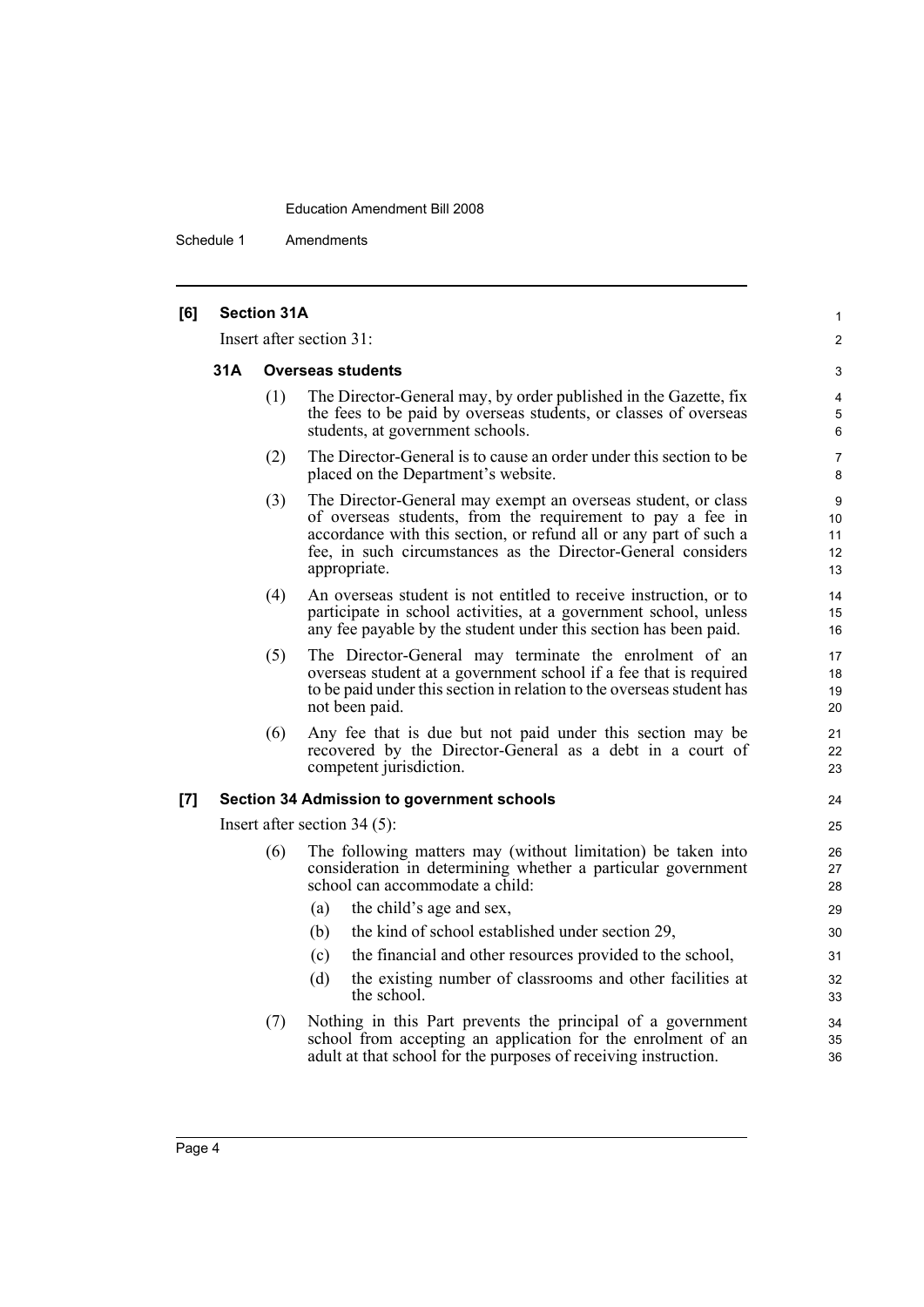Amendments Schedule 1

| [8]    | <b>Section 34A</b>                                                                                                  |                                                                                                                                                                                                                                                                                                                                               | $\mathbf{1}$                       |
|--------|---------------------------------------------------------------------------------------------------------------------|-----------------------------------------------------------------------------------------------------------------------------------------------------------------------------------------------------------------------------------------------------------------------------------------------------------------------------------------------|------------------------------------|
|        |                                                                                                                     | Insert after section 34:                                                                                                                                                                                                                                                                                                                      | $\overline{2}$                     |
|        | 34A<br>Principals can require proof of eligibility to attend or entitlement to<br>be enrolled at government schools |                                                                                                                                                                                                                                                                                                                                               |                                    |
|        | (1)                                                                                                                 | The principal of a government school may, for the purpose of<br>establishing a child's eligibility to attend or entitlement to be<br>enrolled at the school, require a person seeking to enrol the child<br>at the school to provide proof, to the satisfaction of the principal,<br>of the child's identity, date of birth and home address. | 5<br>6<br>$\overline{7}$<br>8<br>9 |
|        | (2)                                                                                                                 | The requirement may include a requirement to produce any<br>document or to provide a statutory declaration, or both.                                                                                                                                                                                                                          | 10<br>11                           |
|        | (3)                                                                                                                 | The child is not entitled to be enrolled at the school unless and<br>until the requirement is complied with (unless the requirement<br>cannot reasonably be complied with in the circumstances).                                                                                                                                              | 12<br>13<br>14                     |
|        | (4)                                                                                                                 | The Director-General may terminate the enrolment of a child at a<br>government school who is not entitled to be enrolled at the school<br>if the child was enrolled as a result of false information or a false<br>document provided to the principal.                                                                                        | 15<br>16<br>17<br>18               |
| [9]    |                                                                                                                     | Section 115 Constitution of associations and district councils                                                                                                                                                                                                                                                                                | 19                                 |
|        | Omit section 115 (2). Insert instead:                                                                               |                                                                                                                                                                                                                                                                                                                                               |                                    |
|        | (2)                                                                                                                 | The Minister may establish a district council for a specified area<br>by order published in the Gazette.                                                                                                                                                                                                                                      | 21<br>22                           |
|        | (3)                                                                                                                 | Any such district council is to be constituted in accordance with<br>the regulations.                                                                                                                                                                                                                                                         | 23<br>24                           |
| [10]   |                                                                                                                     | Schedule 3 Savings, transitional and other provisions                                                                                                                                                                                                                                                                                         | 25                                 |
|        |                                                                                                                     | Insert at the end of clause $2(1)$ :                                                                                                                                                                                                                                                                                                          | 26                                 |
|        |                                                                                                                     | <b>Education Amendment Act 2008</b>                                                                                                                                                                                                                                                                                                           | 27                                 |
| $[11]$ | Schedule 3, Part 8                                                                                                  |                                                                                                                                                                                                                                                                                                                                               |                                    |
|        | Insert after Part 7:                                                                                                |                                                                                                                                                                                                                                                                                                                                               |                                    |
|        | Part 8                                                                                                              | Provisions consequent on enactment of<br><b>Education Amendment Act 2008</b>                                                                                                                                                                                                                                                                  | 30<br>31                           |
|        | 15                                                                                                                  | Payments by overseas students                                                                                                                                                                                                                                                                                                                 | 32                                 |
|        |                                                                                                                     | The imposition by the Director-General of any fee or other<br>charge that has been paid for or in relation to instruction provided                                                                                                                                                                                                            | 33<br>34                           |

Page 5